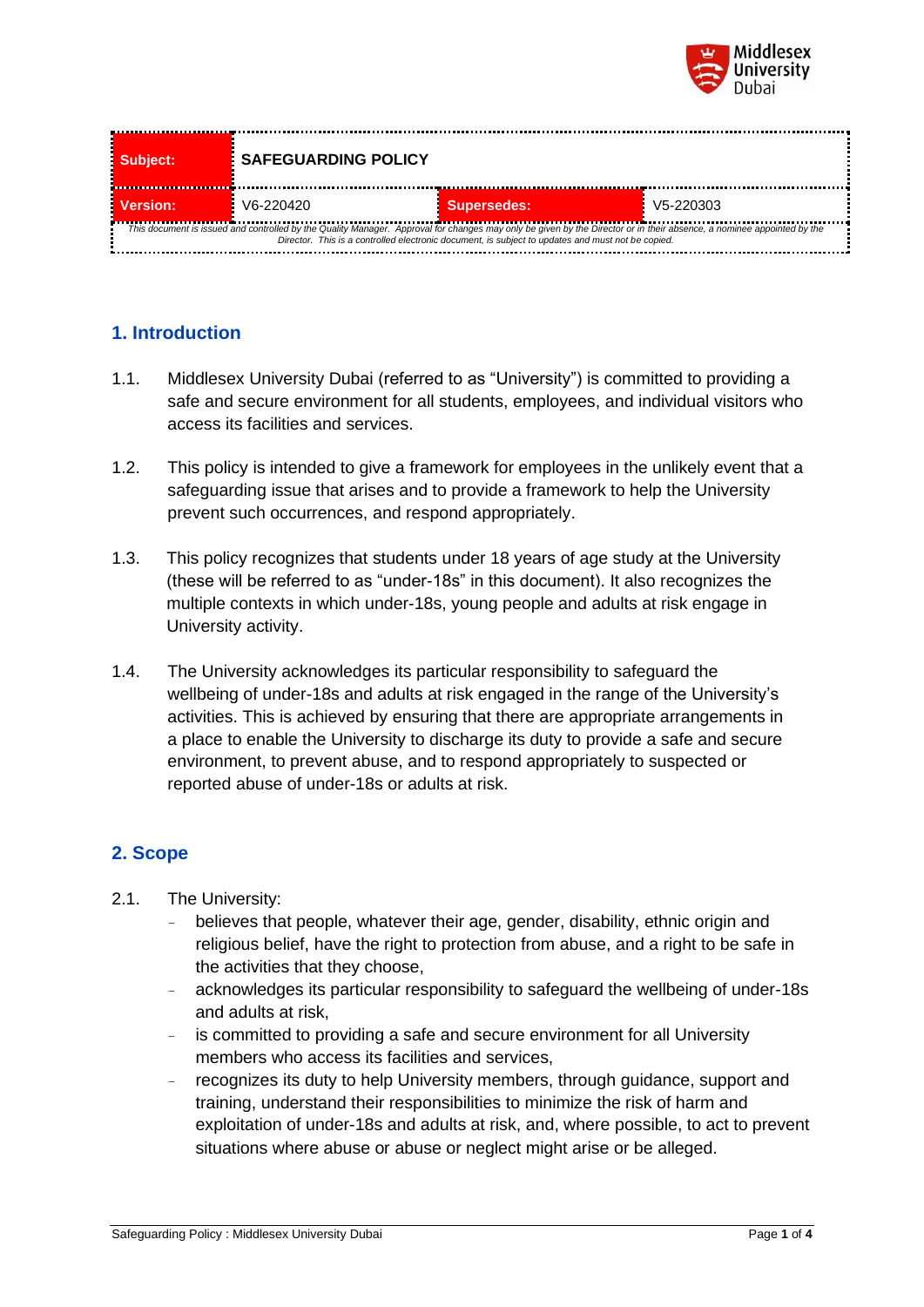

- accepts its responsibility to safeguard under-18s and adults at risk who participate in University life - including registered and enrolled students as well as those who come onto University premises for organized activity.
- 2.2. This protection covers disclosure of, or concerns of, significant harm, abuse and/or exploitation. Incidents of significant harm, abuse and/or exploitation may be categorized as follows (this is not an exhaustive list):
	- Abuse and harassment (including e-safety)
	- Abuse/violence (such as physical, emotional, sexual and/or psychological)
	- Bullying, harassment, hate crime and hate incidents (including online)
	- Mental health conditions and vulnerabilities
	- Self-harm, self-neglect and self-abusive behaviours, such as alcohol and drug abuse or eating disorders
- 2.3. Middlesex University Dubai's safeguarding policy applies to all contexts in which members of staff are engaged in university activity both in the physical world and online, whilst working both on and off-campus, for example in seminars and lectures, in online discussions, and where there are working from home arrangements. Regardless of whether safeguarding concerns occur in the physical world or online, on-campus or off-campus, the university's safeguarding protocols apply, and staff should refer to circumstances of concern via the Care and Concern procedure.
- 2.4. In light of the increased use of digital technology (e.g. online camera, video conferencing, social media), staff members are reminded that safeguarding responsibilities include safeguarding online and in particular ensuring the wellbeing and safety of children, young people and adults at risk.

# **3. Guiding Principles**

- 3.1. Safeguarding is described as putting in place "arrangements to take all reasonable measures to ensure that risks of harm to under-18s, young people or adults at risk engaged in University activity are minimized".
- 3.2. The University acknowledges its responsibility to safeguard the well-being of under-18s, young people and adults at risk and its wider duty of care to protect the wellbeing of all its students. The University is committed to providing a safe and secure environment for all who access its campus, facilities and services.
- 3.3. All university members are expected to act on any safeguarding concerns in a timely fashion, referring to the Care and Concern team with due regard for confidentiality and consent. If any university member is in any doubt about what to do should a safeguarding concern arise, they should consult their line manager.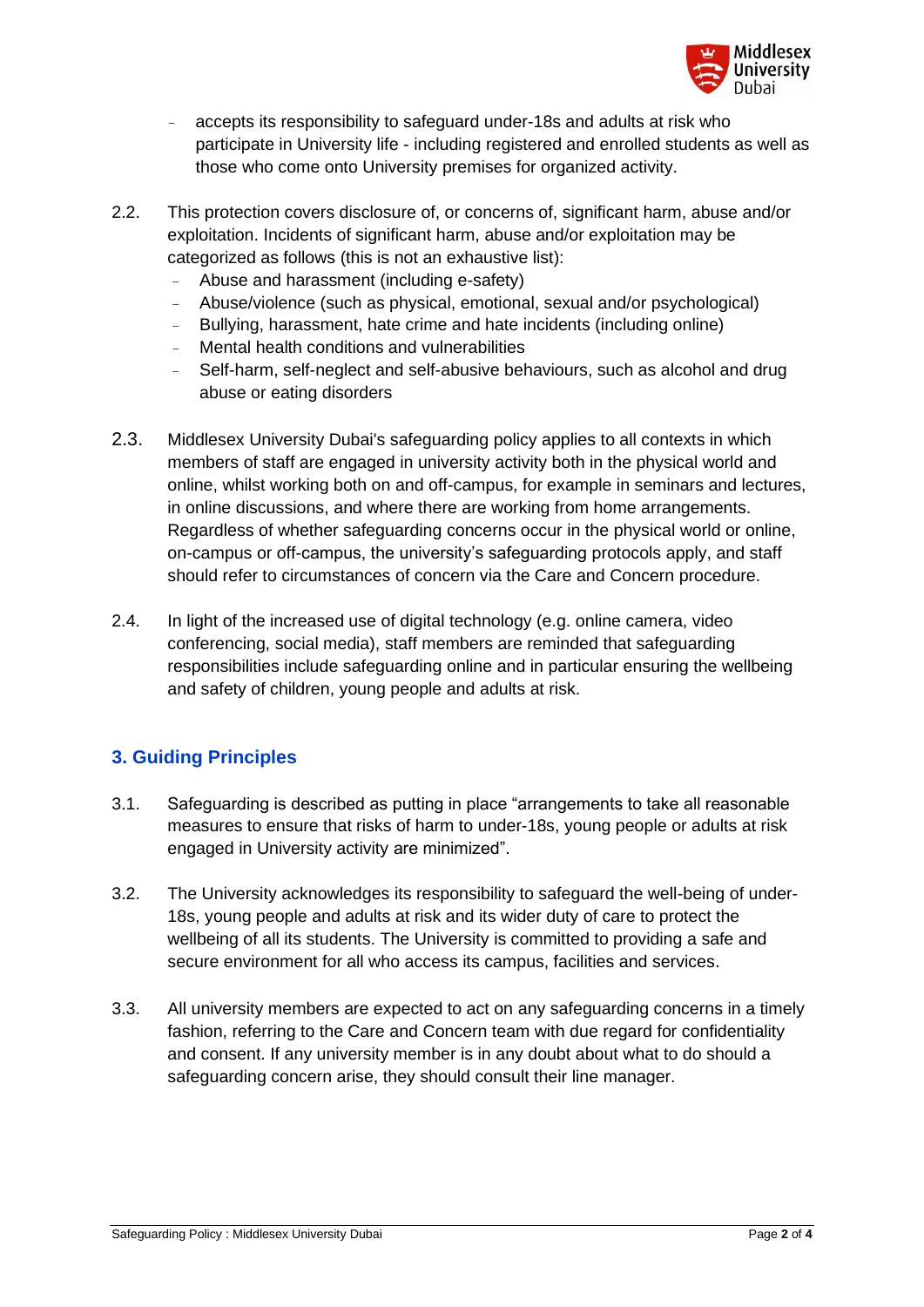

3.4. Research projects or programmes involving under-18s and adults at risk require Ethics Committee approval to ensure compliance with statutory requirements and best practice guidelines.

#### **4. Definitions**

- 4.1. For the purposes of this policy, the term "university member" is used to describe anyone at the University (or approved to work with the University, by the University) who is engaged in working under-18), or adults at risk, whether as an employee, interns, volunteers, contractors, visitors or students. It also includes staff working for services that are outsourced by the University, such as cleaning and security services, whereby the University will require adherence to the relevant laws of the United Arab Emirates (UAE) and will ensure that records of valid passports and UAE residency visas are maintained.
- 4.2. The definition of a "child" in child protection guidance is anyone who has not yet reached their 18th birthday. In this document, such individuals are referred to as "under-18s".
- 4.3. The definition of an adult at risk is any person aged 18 years and above who needs community care services because of mental health issues, learning or physical disability, sensory impairment, or any other disability, age or illness and who is, or may be, unable to take care of themselves against significant harm or exploitation.

# **5. Approach to Reducing Risk**

- 5.1. Middlesex University Dubai aims to maintain the highest possible standards to meet its social, moral and legal responsibilities to protect and safeguard the welfare of students under 18 and adults at risk with whom the University's work brings it into contact. The University puts this into practice through the following actions.
- 5.2. The appointment of a Lead Safeguarding Officer (Deputy Director or Nominee) who will be responsible for:
	- Leading on the implementation and promotion of this policy;
	- Ensuring that the policy is monitored and reviewed in accordance with changes in legislation and guidance on the protection of under-18s and adults at risk;
	- Acting as the main contact within the University for the protection of under-18s and adults at risk, including where deemed appropriate, for communicating with parents and legal guardians;
	- Ensuring that appropriate University Members are provided with information, advice and training on the protection of under-18s and adults at risk;
	- Establishing and maintaining contacts with the relevant local authorities and Police;
	- Maintaining confidential records of all safeguarding cases and action taken;
	- Ensuring data is used intelligently to prevent future incidents.